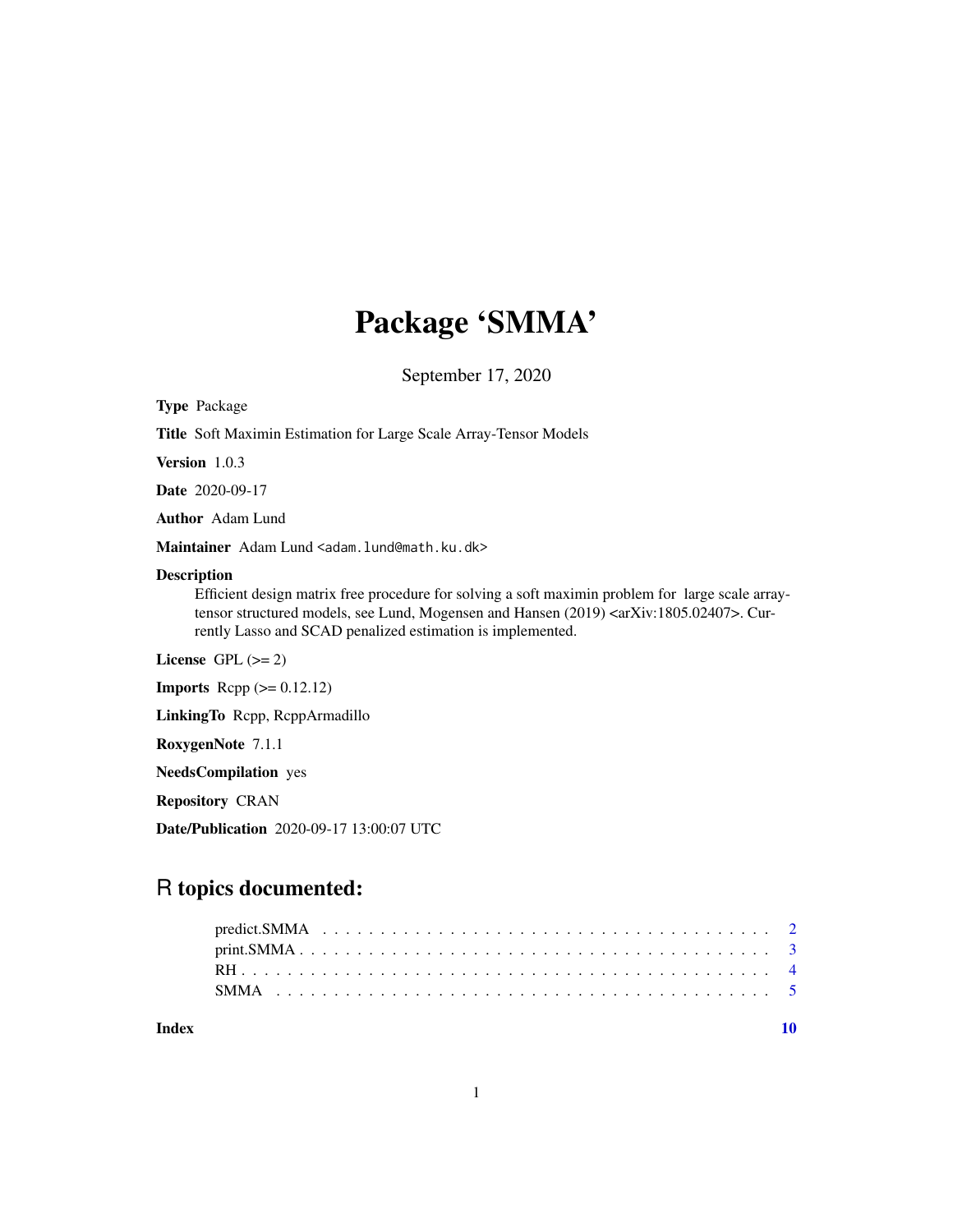#### **Description**

Given new covariate data this function computes the linear predictors based on the estimated model coefficients in an object produced by the function softmaximin. Note that the data can be supplied in two different formats: i) as a  $n' \times p$  matrix (p is the number of model coefficients and n' is the number of new data points) or ii) as a list of two or three matrices each of size  $n'_i \times p_i$ ,  $i = 1, 2, 3$  $(n'_i$  is the number of new marginal data points in the *i*th dimension).

#### Usage

## S3 method for class 'SMMA'  $predict(object, x = NULL, X = NULL, ...)$ 

#### Arguments

| object   | An object of class SMMA, produced with softmaximin                                                                                                  |
|----------|-----------------------------------------------------------------------------------------------------------------------------------------------------|
| x        | a matrix of size $n' \times p$ with n' is the number of new data points.                                                                            |
| X        | a list containing the data matrices each of size $n'_i \times p_i$ , where $n'_i$ is the number<br>of new data points in the <i>i</i> th dimension. |
| $\cdots$ | ignored                                                                                                                                             |

#### Value

A list of length nlambda containing the linear predictors for each model. If new covariate data is supplied in one  $n' \times p$  matrix x each item is a vector of length  $n'$ . If the data is supplied as a list of matrices each of size  $n'_i \times p_i$ , each item is an array of size  $n'_1 \times \cdots \times n'_d$ , with  $d \in \{1, 2, 3\}$ .

#### Author(s)

Adam Lund

#### Examples

```
##size of example
n1 <- 65; n2 <- 26; n3 <- 13; p1 <- 13; p2 <- 5; p3 <- 4
##marginal design matrices (Kronecker components)
X1 <- matrix(rnorm(n1 * p1, 0, 0.5), n1, p1)
X2 \le - matrix(rnorm(n2 * p2, 0, 0.5), n2, p2)
X3 \leq matrix(rnorm(n3 * p3, 0, 0.5), n3, p3)
X <- list(X1, X2, X3)
component \le rbinom(p1 \neq p2 \neq p3, 1, 0.1)
Beta1 <- array(rnorm(p1 * p2 * p3, 0, .1) + component, c(p1 , p2, p3))
```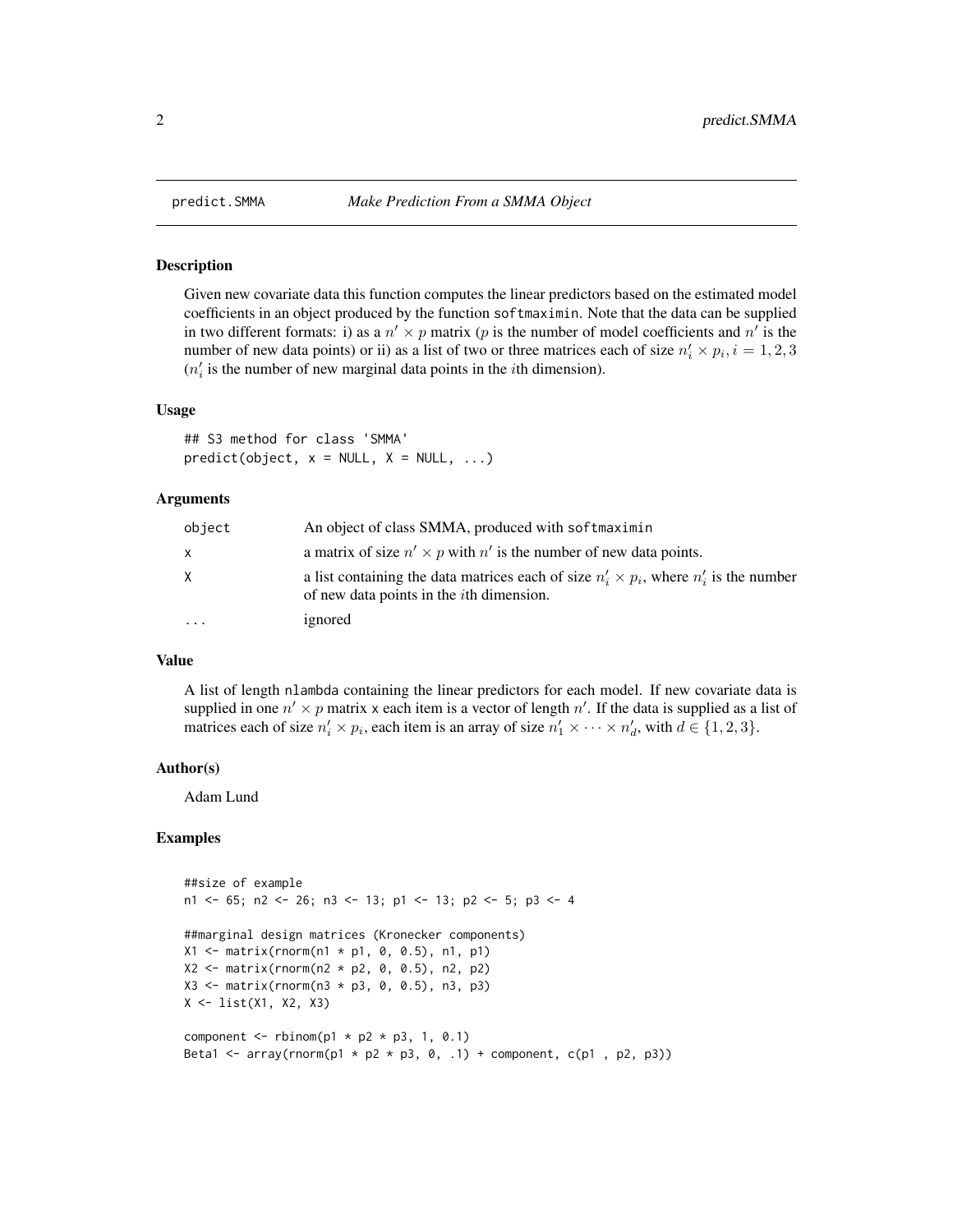```
Beta2 <- array(rnorm(p1 * p2 * p3, 0, .1) + component, c(p1, p2, p3))
mu1 <- RH(X3, RH(X2, RH(X1, Beta1)))
mu2 <- RH(X3, RH(X2, RH(X1, Beta2)))
Y1 <- array(rnorm(n1 * n2 * n3, mu1), dim = c(n1, n2, n3))Y2 <- array(rnorm(n1 * n2 * n3, mu2), dim = c(n1, n2, n3))
Y <- array(NA, c(dim(Y1), 2))
Y[,,, 1] <- Y1; Y[,,, 2] <- Y2;
fit \le softmaximin(X, Y, zeta = 10, penalty = "lasso", alg = "npg")
##new data in matrix form
x \le matrix(rnorm(p1 * p2 * p3), nrow = 1)
predict(fit, x = x)[[15]]##new data in tensor component form
X1 <- matrix(rnorm(p1), nrow = 1)
X2 \le - matrix(rnorm(p2), nrow = 1)
X3 \leq - matrix(rnorm(p3), nrow = 1)
predict(fit, X = list(X1, X2, X3))[[15]]
```
#### print.SMMA *Print Function for objects of Class SMMA*

#### Description

This function will print some information about the SMMA object.

#### Usage

```
## S3 method for class 'SMMA'
print(x, \ldots)
```
#### Arguments

| х       | a SMMA object |
|---------|---------------|
| $\cdot$ | ignored       |

#### Author(s)

Adam Lund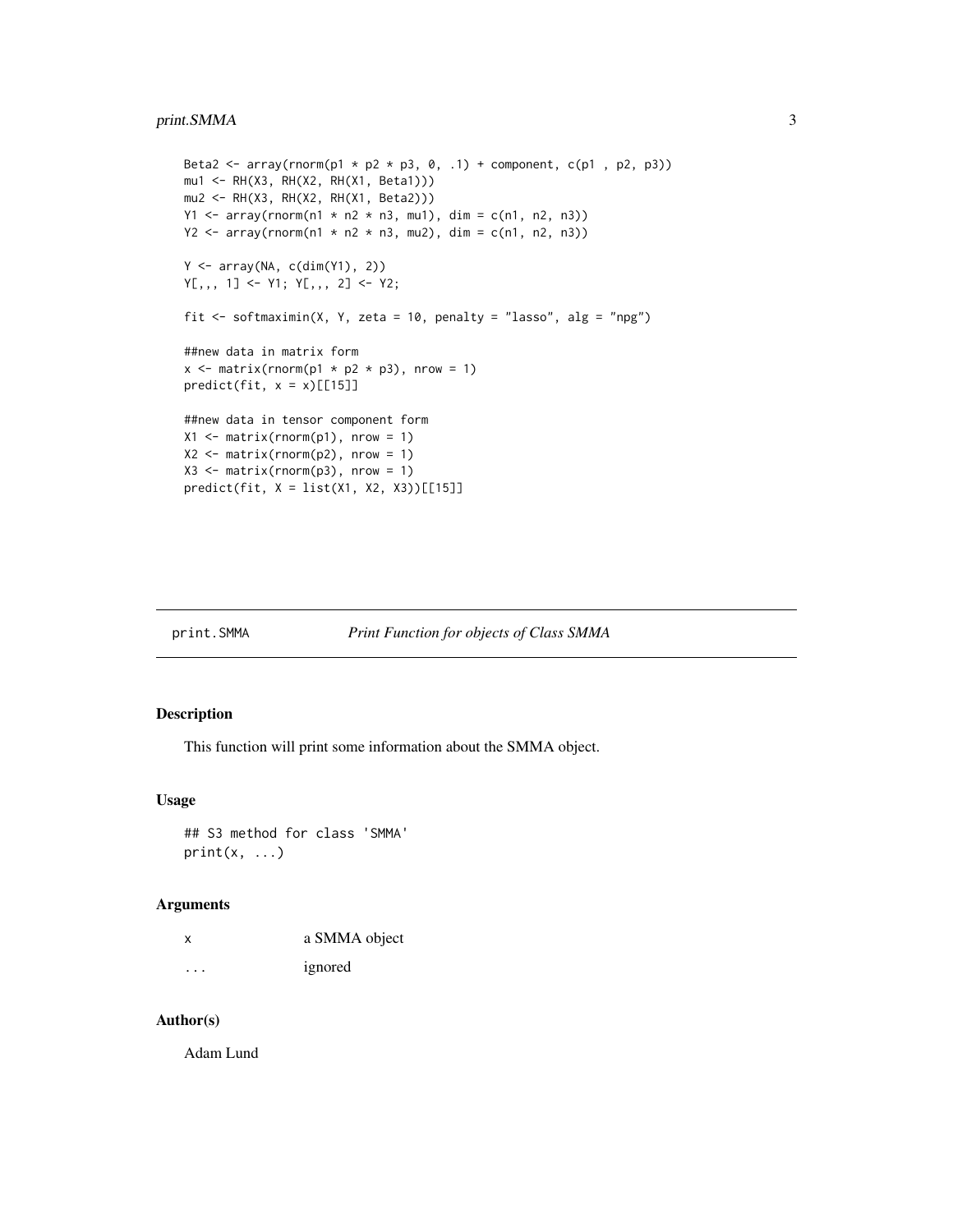#### <span id="page-3-0"></span>Examples

```
##size of example
n1 <- 65; n2 <- 26; n3 <- 13; p1 <- 13; p2 <- 5; p3 <- 4
##marginal design matrices (Kronecker components)
X1 <- matrix(rnorm(n1 * p1, 0, 0.5), n1, p1)
X2 \le - matrix(rnorm(n2 * p2, 0, 0.5), n2, p2)
X3 \leq matrix(rnorm(n3 * p3, 0, 0.5), n3, p3)
X <- list(X1, X2, X3)
component \le rbinom(p1 \star p2 \star p3, 1, 0.1)
Beta1 <- array(rnorm(p1 * p2 * p3, 0, .1) + component, c(p1 , p2, p3))
Beta2 <- array(rnorm(p1 * p2 * p3, 0, .1) + component, c(p1 , p2, p3))
mu1 <- RH(X3, RH(X2, RH(X1, Beta1)))
mu2 <- RH(X3, RH(X2, RH(X1, Beta2)))
Y1 <- array(rnorm(n1 * n2 * n3, mu1), dim = c(n1, n2, n3))
Y2 <- array(rnorm(n1 * n2 * n3, mu2), dim = c(n1, n2, n3))Y <- array(NA, c(dim(Y1), 2))
Y[,, 1] <- Y1; Y[, , 2] <- Y2;
fit \le softmaximin(X, Y, zeta = 10, penalty = "lasso", alg = "npg")
fit
```
RH *The Rotated H-transform of a 3d Array by a Matrix*

#### Description

This function is an implementation of the  $\rho$ -operator found in *Currie et al 2006*. It forms the basis of the GLAM arithmetic.

#### Usage

RH(M, A)

#### Arguments

| M | a $n \times p_1$ matrix.                         |
|---|--------------------------------------------------|
| A | a 3d array of size $p_1 \times p_2 \times p_3$ . |

#### Details

For details see Currie et al 2006. Note that this particular implementation is not used in the routines underlying the optimization procedure.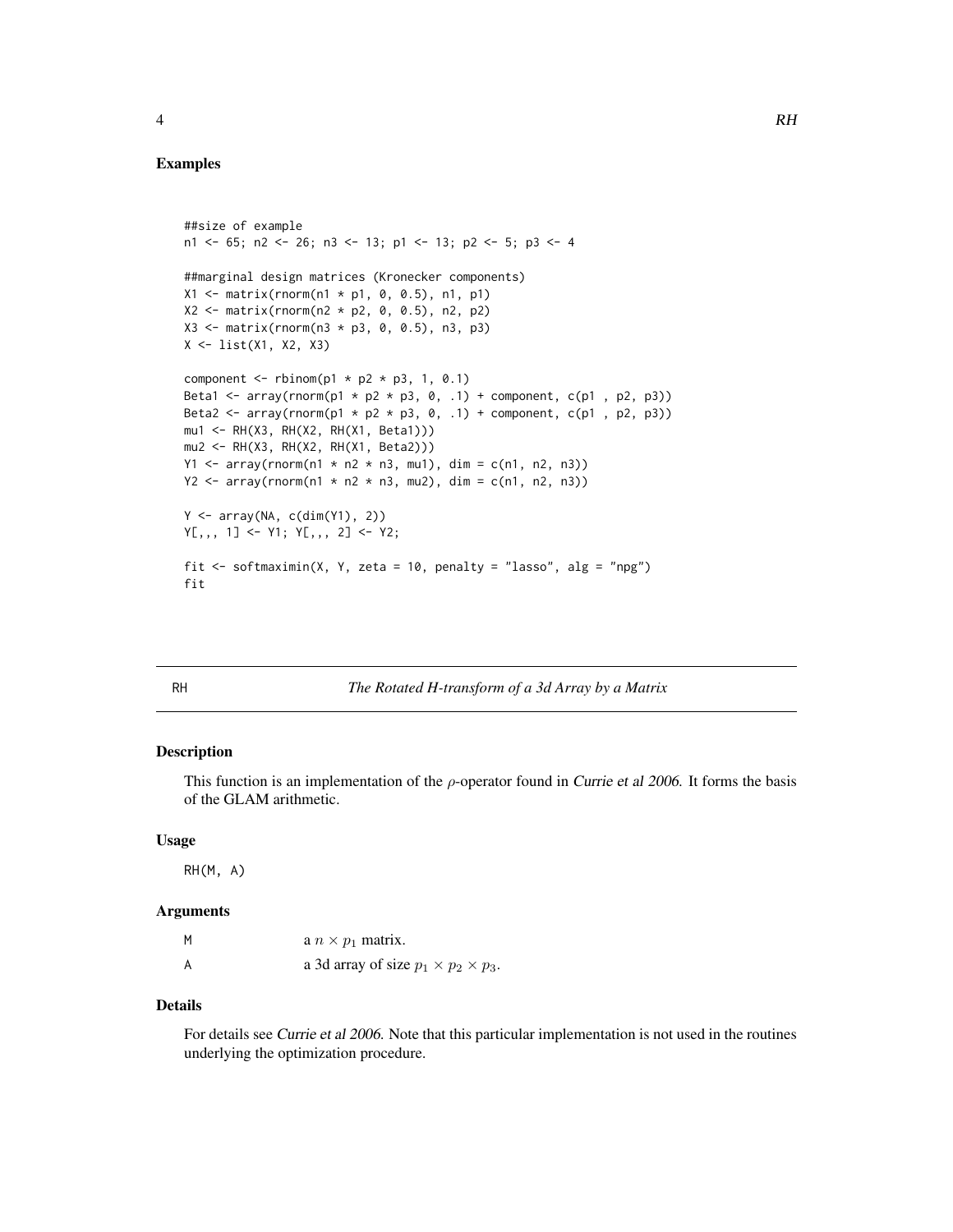#### <span id="page-4-0"></span> $SMMA$  5

#### Value

A 3d array of size  $p_2 \times p_3 \times n$ .

#### Author(s)

Adam Lund

#### References

Currie, I. D., M. Durban, and P. H. C. Eilers (2006). Generalized linear array models with applications to multidimensional smoothing. *Journal of the Royal Statistical Society. Series B*. 68, 259-280. url = http://dx.doi.org/10.1111/j.1467-9868.2006.00543.x.

#### Examples

```
n1 <- 65; n2 <- 26; n3 <- 13; p1 <- 13; p2 <- 5; p3 <- 4
##marginal design matrices (Kronecker components)
X1 \leq matrix(rnorm(n1 * p1), n1, p1)
X2 \le - matrix(rnorm(n2 * p2), n2, p2)
X3 \leftarrow matrix(rnorm(n3 * p3), n3, p3)Beta <- array(rnorm(p1 * p2 * p3, 0, 1), c(p1, p2, p3))
max(abs(c(RH(X3, RH(X2, RH(X1, Beta)))) - kronecker(X3, kronecker(X2, X1)) %*% c(Beta)))
```
SMMA *Soft Maximin Estimation for Large Scale Array Data with Known Groups*

#### Description

Efficient design matrix free procedure for solving a soft maximin problem for large scale arraytensor structured models, see Lund et al., 2020. Currently Lasso and SCAD penalized estimation is implemented.

#### Usage

```
softmaximin(X,
            Y,
            zeta,
            penalty = c("lasso", "scad"),
            alg = c("npg", "fista"),nlambda = 30,
            lambda.min.ratio = 1e-04,
            lambda = NULL,penalty.factor = NULL,
```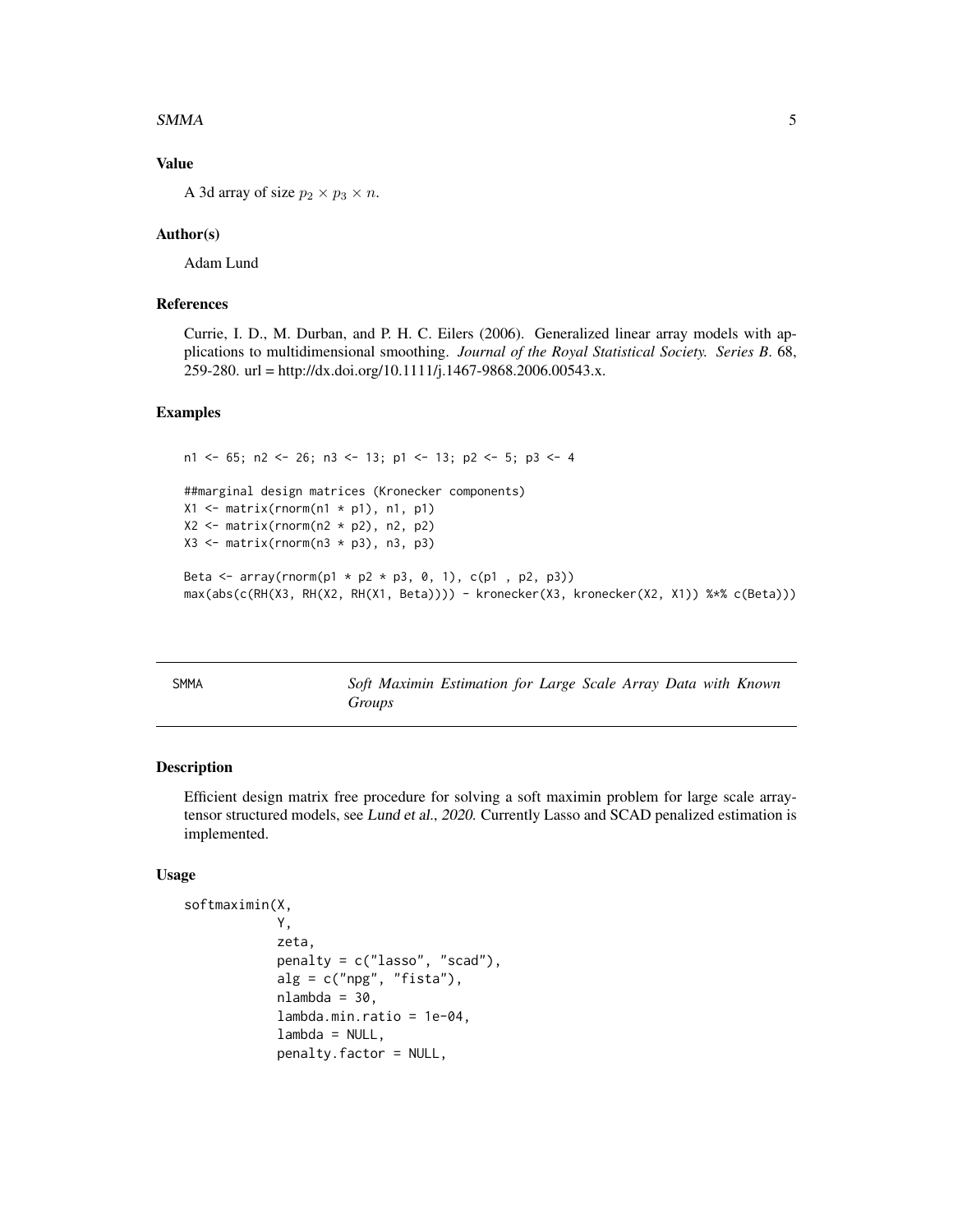```
reltol = 1e-05,maxiter = 15000,steps = 1,
btmax = 100,
c = 0.0001,tau = 2,
M = 4,nu = 1,Lmin = 0,
log = TRUE)
```
#### Arguments

| X                | list containing the Kronecker components (1, 2 or 3) of the Kronecker design<br>matrix. These are matrices of sizes $n_i \times p_i$ .                                                                             |
|------------------|--------------------------------------------------------------------------------------------------------------------------------------------------------------------------------------------------------------------|
| Υ                | array of size $n_1 \times \cdots \times n_d \times G$ containing the response values.                                                                                                                              |
| zeta             | strictly positive float controlling the softmaximin approximation accuracy.                                                                                                                                        |
| penalty          | string specifying the penalty type. Possible values are "lasso", "scad".                                                                                                                                           |
| alg              | string specifying the optimization algorithm. Possible values are "npg", "fista".                                                                                                                                  |
| nlambda          | positive integer giving the number of lambda values. Used when lambda is not<br>specified.                                                                                                                         |
| lambda.min.ratio |                                                                                                                                                                                                                    |
|                  | strictly positive float giving the smallest value for lambda, as a fraction of $\lambda_{max}$ ;<br>the (data dependent) smallest value for which all coefficients are zero. Used<br>when lambda is not specified. |
| lambda           | sequence of strictly positive floats used as penalty parameters.                                                                                                                                                   |
| penalty.factor   | array of size $p_1 \times \cdots \times p_d$ of positive floats. Is multiplied with each element in<br>lambda to allow differential penalization on the coefficients.                                              |
| reltol           | strictly positive float giving the convergence tolerance for the inner loop.                                                                                                                                       |
| maxiter          | positive integer giving the maximum number of iterations allowed for each<br>lambda value, when summing over all outer iterations for said lambda.                                                                 |
| steps            | strictly positive integer giving the number of steps used in the multi-step adap-<br>tive lasso algorithm for non-convex penalties. Automatically set to 1 when<br>$penalty = "lasso".$                            |
| btmax            | strictly positive integer giving the maximum number of backtracking steps al-<br>lowed in each iteration. Default is btmax = 100.                                                                                  |
| c                | strictly positive float used in the NPG algorithm. Default is $c = 0.0001$ .                                                                                                                                       |
| tau              | strictly positive float used to control the stepsize for NPG. Default is tau = 2.                                                                                                                                  |
| M                | positive integer giving the look back for the NPG. Default is $M = 4$ .                                                                                                                                            |
| nu               | strictly positive float used to control the stepsize. A value less that 1 will de-<br>crease the stepsize and a value larger than one will increase it. Default is nu =<br>1.                                      |
| Lmin             | non-negative float used by the NPG algorithm to control the stepsize. For the<br>default $Lmin = 0$ the maximum step size is the same as for the FISTA algorithm.                                                  |
| log              | logical variable indicating whether to use log-loss. TRUE is default and yields<br>the loss below.                                                                                                                 |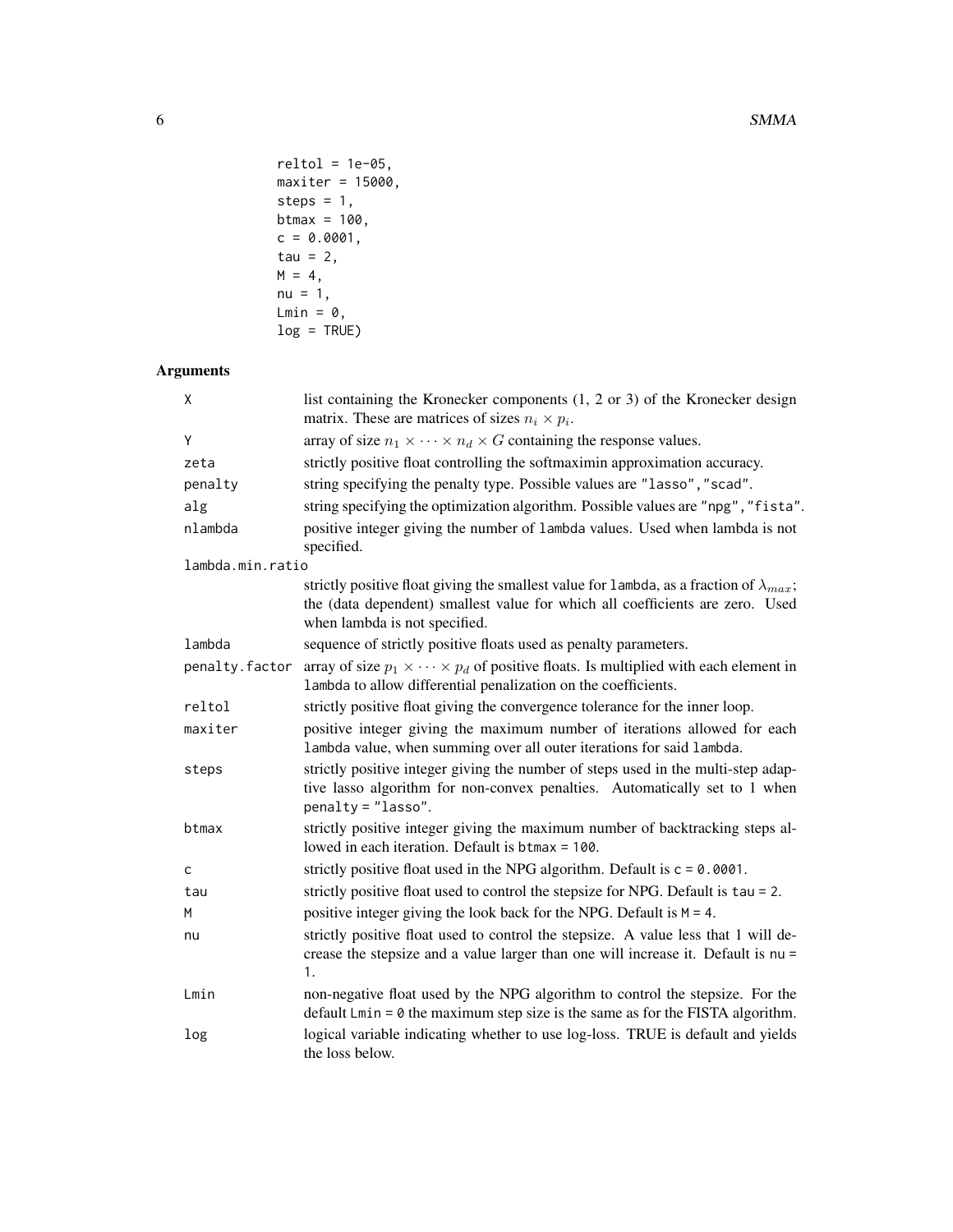#### $SMMA$  7

#### Details

Following Lund et al., 2020 this package solves the optimization problem for a linear model for heterogeneous d-dimensional array data ( $d = 1, 2, 3$ ) organized in G known groups, and with identical tensor structured design matrix  $X$  across all groups. Specifically  $n=\prod_i^d n_i$  is the number of observations in each group,  $Y_g$  the  $n_1 \times \cdots \times n_d$  response array for group  $g \in \{1, \ldots, G\}$ , and X a  $n \times p$  design matrix, with tensor structure

$$
X = \bigotimes_{i=1}^{d} X_i.
$$

For  $d = 1, 2, 3, X_1, \ldots, X_d$  are the marginal  $n_i \times p_i$  design matrices (Kronecker components). Using the GLAM framework the model equation for group  $g \in \{1, \ldots, G\}$  is expressed as

$$
Y_g = \rho(X_d, \rho(X_{d-1}, \ldots, \rho(X_1, B_g))) + E_g,
$$

where  $\rho$  is the so called rotated H-transfrom (see Currie et al., 2006),  $B<sub>q</sub>$  for each g is a (random)  $p_1 \times \cdots \times p_d$  parameter array and  $E_q$  is a  $n_1 \times \cdots \times n_d$  error array.

This package solves the penalized soft maximin problem from Lund et al., 2020, given by

$$
\min_{\beta} \frac{1}{\zeta} \log \bigg( \sum_{g=1}^G \exp(-\zeta \hat{V}_g(\beta)) \bigg) + \lambda \|\beta\|_1, \quad \zeta > 0, \lambda \ge 0
$$

for the setup described above. Note that

$$
\hat{V}_g(\beta) := \frac{1}{n} (2\beta^\top X^\top vec(Y_g) - \beta^\top X^\top X \beta),
$$

is the empirical explained variance from Meinshausen and Buhlmann, 2015. See Lund et al., 2020 for more details and references.

For  $d = 1, 2, 3$ , using only the marginal matrices  $X_1, X_2, \ldots$  (for  $d = 1$  there is only one marginal), the function softmaximin solves the soft maximin problem for a sequence of penalty parameters  $\lambda_{max} > \ldots > \lambda_{min} > 0.$ 

Two optimization algorithms are implemented, a non-monotone proximal gradient (NPG) algorithm and a fast iterative soft thresholding algorithm (FISTA). We note that this package also solves the problem above with the penalty given by the SCAD penalty, using the multiple step adaptive lasso procedure to loop over the proximal algorithm.

#### Value

An object with S3 Class "SMMA".

| spec   | A string indicating the array dimension $(1, 2 \text{ or } 3)$ and the penalty.                                              |
|--------|------------------------------------------------------------------------------------------------------------------------------|
| coef   | A $p_1 \cdots p_d \times$ nlambda matrix containing the estimates of the model coefficients<br>(beta) for each lambda-value. |
| lambda | A vector containing the sequence of penalty values used in the estimation pro-<br>cedure.                                    |
| Obj    | A matrix containing the objective values for each iteration and each model.                                                  |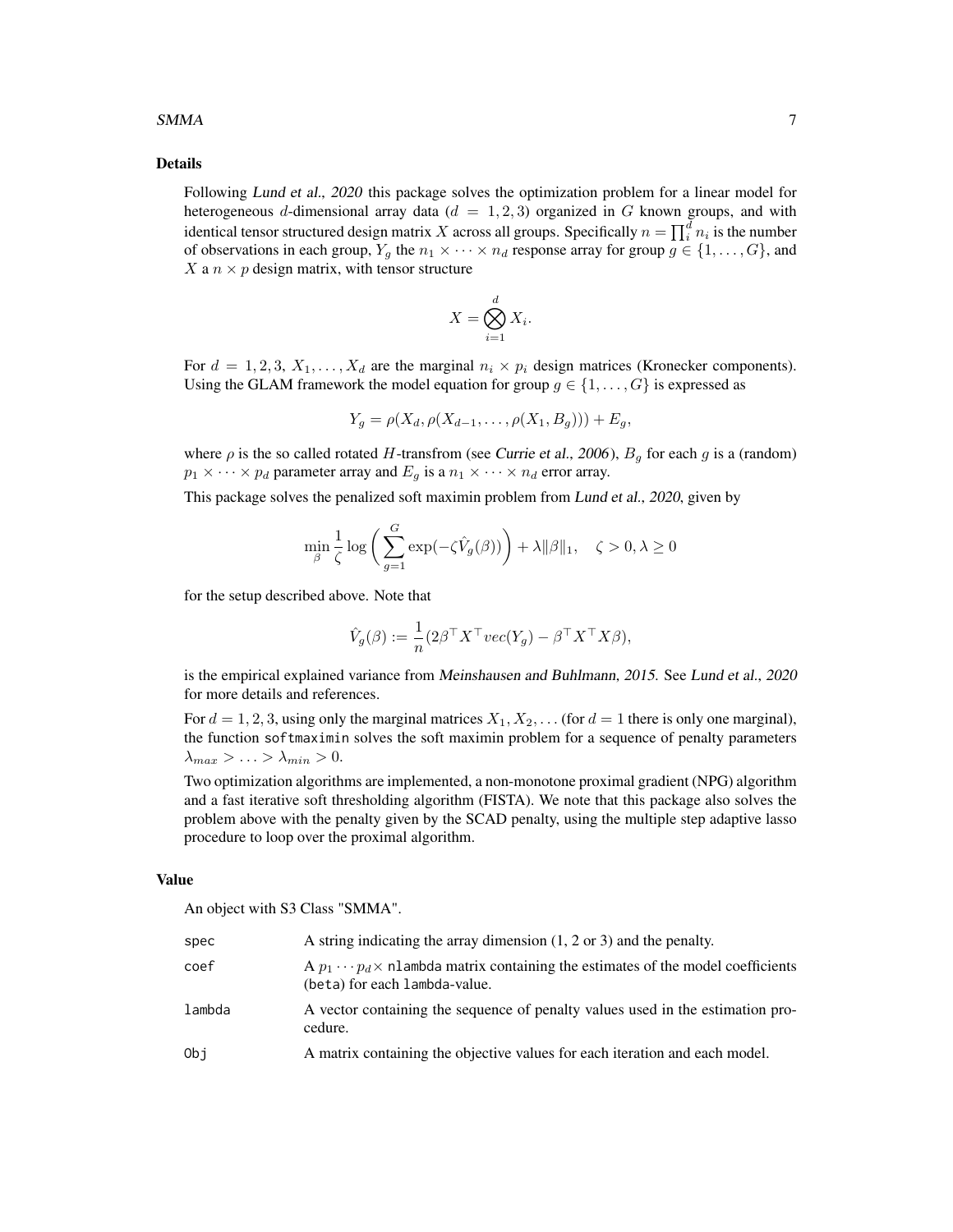| df      | The number of nonzero coefficients for each value of lambda.                                                                                                                                                                                                                                     |
|---------|--------------------------------------------------------------------------------------------------------------------------------------------------------------------------------------------------------------------------------------------------------------------------------------------------|
| dimcoef | A vector giving the dimension of the model coefficient array $\beta$ .                                                                                                                                                                                                                           |
| dimobs  | A vector giving the dimension of the observation (response) array Y.                                                                                                                                                                                                                             |
| Iter    | A list with 4 items: bt_iter is total number of backtracking steps performed,<br>bt_enter is the number of times the backtracking is initiated, and iter_mat is<br>a vector containing the number of iterations for each lambda value and iter is<br>total number of iterations i.e. sum (Iter). |

#### Author(s)

Adam Lund

Maintainer: Adam Lund, <adam.lund@math.ku.dk>

#### References

Lund, A., S. W. Mogensen and N. R. Hansen (2020). Soft Maximin Estimation for Heterogeneous Array Data. *Preprint*.

Meinshausen, N and P. Buhlmann (2015). Maximin effects in inhomogeneous large-scale data. *The Annals of Statistics*. 43, 4, 1801-1830. url = https://doi.org/10.1214/15-AOS1325.

Currie, I. D., M. Durban, and P. H. C. Eilers (2006). Generalized linear array models with applications to multidimensional smoothing. *Journal of the Royal Statistical Society. Series B*. 68, 259-280. url = http://dx.doi.org/10.1111/j.1467-9868.2006.00543.x.

#### Examples

```
##size of example
n1 <- 65; n2 <- 26; n3 <- 13; p1 <- 13; p2 <- 5; p3 <- 4
##marginal design matrices (Kronecker components)
X1 \leq - matrix(rnorm(n1 * p1), n1, p1)
X2 \le - matrix(rnorm(n2 * p2), n2, p2)
X3 \leftarrow matrix(rnorm(n3 * p3), n3, p3)X <- list(X1, X2, X3)
component \le rbinom(p1 * p2 * p3, 1, 0.1)
Beta1 <- array(rnorm(p1 * p2 * p3, 0, 0.1) + component, c(p1, p2, p3))
mu1 <- RH(X3, RH(X2, RH(X1, Beta1)))
Y1 <- array(rnorm(n1 * n2 * n3), dim = c(n1, n2, n3)) + mu1Beta2 <- array(rnorm(p1 * p2 * p3, 0, 0.1) + component, c(p1, p2, p3))
mu2 <- RH(X3, RH(X2, RH(X1, Beta2)))
Y2 <- array(rnorm(n1 * n2 * n3), dim = c(n1, n2, n3)) + mu2Beta3 <- array(rnorm(p1 * p2 * p3, 0, 0.1) + component, c(p1, p2, p3))
mu3 <- RH(X3, RH(X2, RH(X1, Beta3)))
Y3 <- array(rnorm(n1 * n2 * n3), dim = c(n1, n2, n3)) + mu3
Beta4 <- array(rnorm(p1 * p2 * p3, 0, 0.1) + component, c(p1, p2, p3))
mu4 <- RH(X3, RH(X2, RH(X1, Beta4)))
Y4 <- array(rnorm(n1 * n2 * n3), dim = c(n1, n2, n3)) + mu4
Beta5 <- array(rnorm(p1 \times p2 \times p3, 0, 0.1) + component, c(p1, p2, p3))
```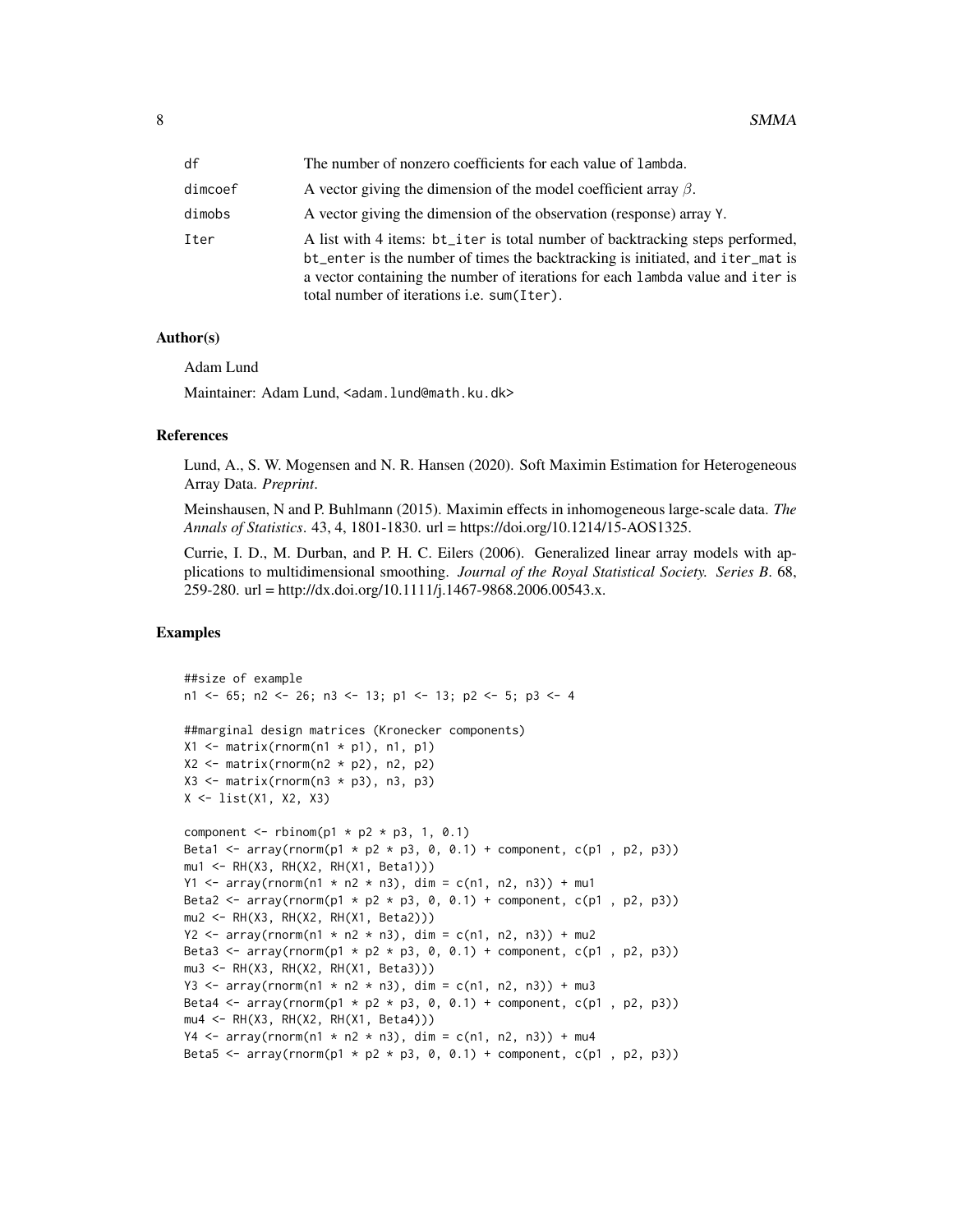#### $SMMA$  9

```
mu5 <- RH(X3, RH(X2, RH(X1, Beta5)))
Y5 <- array(rnorm(n1 * n2 * n3), dim = c(n1, n2, n3)) + mu5Y <- array(NA, c(dim(Y1), 5))
Y[\,,\,,\,1] <- Y1; Y[\,,\,,\,2] <- Y2; Y[\,,\,,\,3] <- Y3; Y[\,,\,,\,4] <- Y4; Y[\,,\,,\,5] <- Y5;
fit \le softmaximin(X, Y, zeta = 10, penalty = "lasso", alg = "npg")
Betafit <- fit$coef
modelno <- 15
m <- min(Betafit[ , modelno], c(component))
M <- max(Betafit[ , modelno], c(component))
plot(c(component), type="l", ylim = c(m, M))
lines(Betafit[ , modelno], col = "red")
```